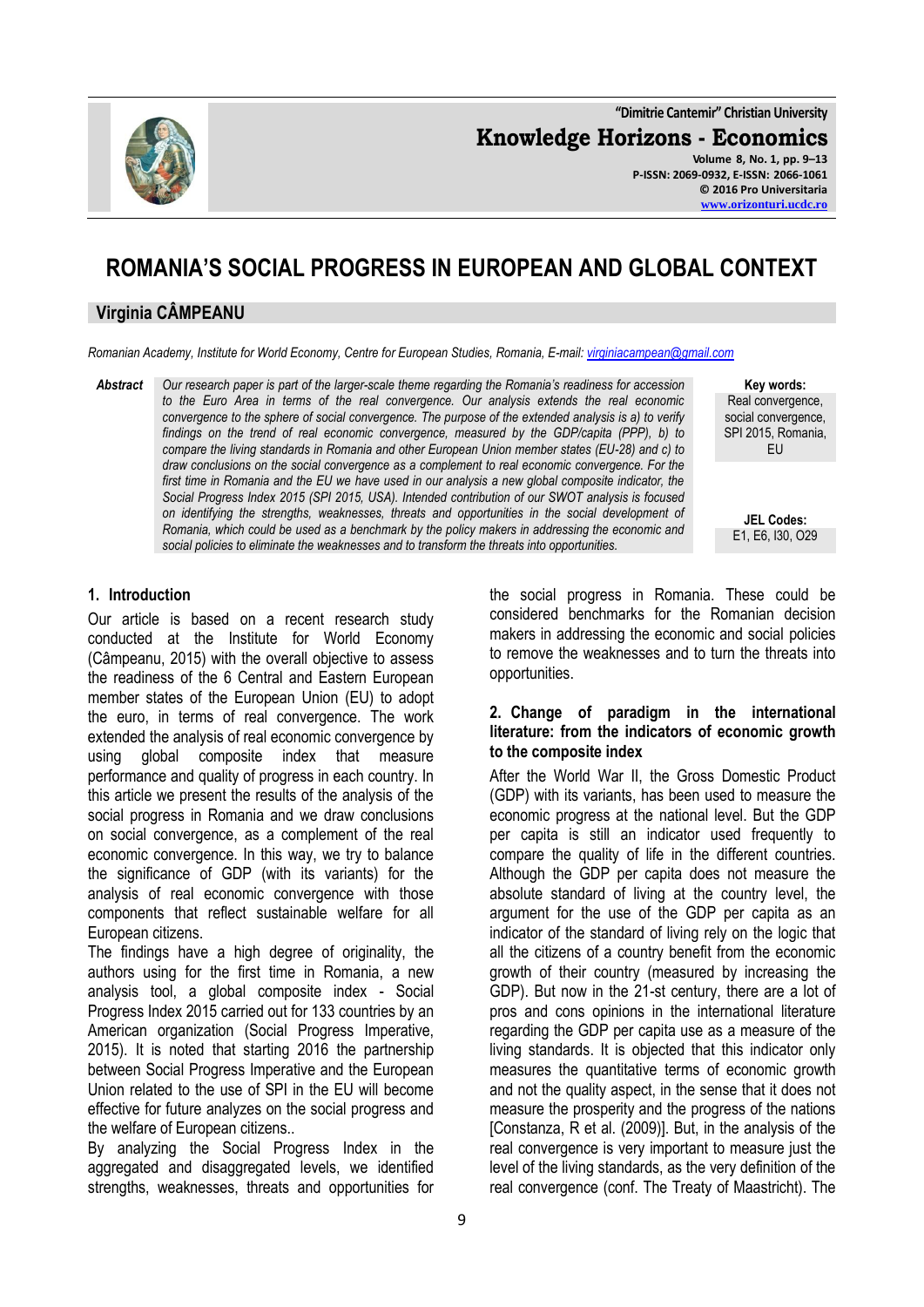new vision on the economic and/or social progress wishes to shift the focus of discussions from the "economic growth" to "progress" and from the economic production to "sustainable welfare".

As a result of the debates, several composite indices were developed in the world.

## **3. Methodology of research**

Between these new composite indices we have chosen to analyze Romanian social progress by the Social Progress Index, SPI 2015. M. Porter (2015), the "Father" of the Social Progress Index, defines the Social progress as the capacity of a society to meet the basic human needs of its citizens, establish the building blocks that allow citizens and communities to enhance and sustain the quality of their lives, and create the conditions for all individuals to reach their full potential.

SPI authors consider this new composite index as a tool to *"assess the efficiency with which the economic success of a country shall be converted into social progress and vice versa*" (Social Progress Imperative, 2015).

Our analysis reveals the social progress registered in Romania in the past ten years in the European and global context. Following the model of SPI, our analysis is performed at aggregate and disaggregating levels of the index.

## **The Social Progress Index Model (SPI 2015)**

The Social Progress Index focuses on the answers to three questions:

a. Can a country ensure the essential needs of the population?

b. Are there necessary fundamentals for individuals and communities to develop and sustain the wellbeing?

c. Are there opportunities for all individuals in a country to reach their full potential?

These 3 questions define the three dimensions of the (aggregate) social progress index: Basic Human Needs, Foundations of Wellbeing, and Opportunity.

Each dimension is formed by the aggregation of 4 different components; each of the 12 components of the SPI is quantified on the basis of 3-6 indicators, so 52 indicators are used for each of the 133 countries analyzed in 2015 (Porter, *et al*., 2015).

Social progress index aggregated by dimensions and components is measured on a scale determined by the authors from min 0 to max 100 by identifying the best and lowest overall performance on each indicator, in each of the 133 countries analyzed for the last 10 years.

## **4. The results of social progress analysis in Romania**

## *4.1. The global and the European context*

In terms of social progress during the last 10 years, the best 10 countries in the world include seven European countries, New Zeeland, Canada and Australia. Nordic countries are the most performing area of Europe with the highest scores of the Top-10 countries, both in the aggregate index and almost every component thereof. Norway ranks first in the world, with a score of 88.36 followed by Sweden and Switzerland. These countries excel in the "Foundations of Wellbeing" dimension, where they recorded the highest scores in the world and Switzerland in the "Basic human needs" dimension (2nd place in the world after Denmark).

*USA* and *China*, the world leaders in the terms of economic development, perform much lower in the social field compared with other competitors on a global scale. US ranks 16 in the world according to the aggregate SPI; disaggregated index reveals that US perform better on the dimension "Opportunity" (8-th place in the world) and has underperformed on the dimensions "Foundations of Wellbeing" (35) and "Basic human needs" (rank 21). In the case of China, the second "champion" of the world economy, the social progress revealed by SPI 2015 ranked it 92 of 133 countries surveyed, with very low score on the dimension "Opportunity" (rank 110 in the world) and a little better on dimensions "Foundations of Wellbeing " (place 88) and "Basic human needs" (71).

*The European Union* does not appear as an entity in the hierarchy of the 133 countries covered by the SPI 2015. However, the authors of SPI 2015 advanced for EU-28 a hypothetically score of 80.78 that would place the EU-28 on the 22 world ranking. It makes a distinction between core EU-15 and the other 13 states that have joined the EU since 2004. The EU-15 would have 82.21 score (18<sup>th</sup> in the world) and the EU-13 a 75.33 score (32).

Globally comparative analysis (Table 1) shows that some EU-28 member states recorded in the last 10 years very high social progress (4 states) and some others high social progress (15 countries) and upper middle social Progress (7 countries). Romania belongs to the group of countries with upper middle social Progress.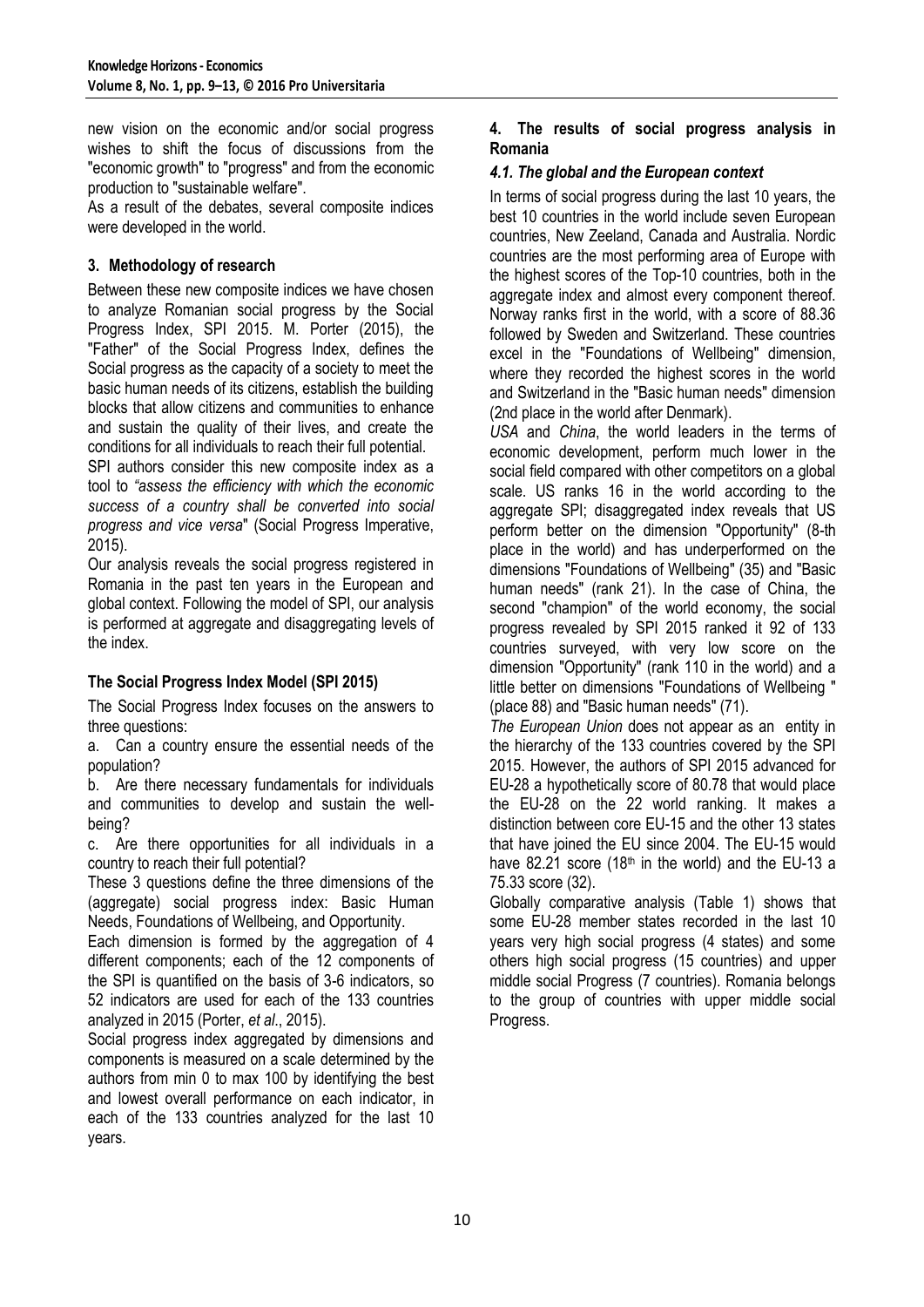### *Table 1.* Synopsis on the hierarchy of the EU-28 member states in the world Social Progress Scores and ranks

| Country                                | <b>SPI</b><br>2015<br>Score                  | PIB/<br>capita<br>Thous.\$               | Country                               | <b>SPI</b><br>2015<br><b>Score</b>                        | PIB/<br>capita<br>Thous.\$               |
|----------------------------------------|----------------------------------------------|------------------------------------------|---------------------------------------|-----------------------------------------------------------|------------------------------------------|
|                                        | (Rank)                                       | <b>PCS</b>                               |                                       | (Rank)                                                    | <b>PCS</b>                               |
| Very high<br>social<br><b>Progress</b> |                                              |                                          | High<br>social<br>Progress            |                                                           |                                          |
| Sweden                                 | 88,06<br>(2)                                 | 43.7                                     | Slovakia                              | 78,45<br>(25)                                             | 26.2                                     |
| Finland                                | 86,75<br>(7)                                 | 38.8                                     | Poland                                | 77,98<br>(27)                                             | 22.8                                     |
| Danmark                                | 86,63<br>(8)                                 | 41.9                                     | Cyprus                                | 77,45<br>(30)                                             | $\overline{27.3}$                        |
| Netherlands                            | 86,50<br>(9)                                 | 44.9                                     | Italy                                 | 77,38<br>(31)                                             | 34.1                                     |
| Country                                | <b>SPI</b><br>2015<br><b>Score</b><br>(Rank) | PIB/<br>capita<br>Thous.\$<br><b>PCS</b> | Country                               | $\overline{\text{SPI}}$<br>2015<br><b>Score</b><br>(Rank) | PIB/<br>capita<br>Thous.\$<br><b>PCS</b> |
| <b>High social</b><br>Progress         |                                              |                                          | Upper<br>middle<br>social<br>Progress |                                                           |                                          |
| UK                                     | 84,68<br>(11)                                | 37.0                                     | Hungary                               | 74,80<br>(32)                                             | 22.9                                     |
| Irlend                                 | 84,66<br>(12)                                | 44.9                                     | Latvia                                | 74.12<br>(33)                                             | 21.8                                     |
| Austria                                | 84,45<br>(13)                                | 44.3                                     | Greece                                | 74,03<br>(34)                                             | 24.5                                     |
| Germany                                | 84,04<br>(14)                                | 432                                      | Lithuania                             | 74,00<br>(35)                                             | 24.4                                     |
| Belgium                                | 82,83<br>(17)                                | 40.6                                     | Croatia                               | 73,30<br>(37)                                             | 20.0                                     |
| Portugal                               | 81,91<br>(18)                                | 25.5                                     | <b>Bulgaria</b>                       | 70,19<br>(43)                                             | 15.6                                     |
| Slovenia                               | 81,62<br>(19)                                | 27.5                                     | Romania                               | 68,37<br>(50)                                             | 18.2                                     |
| Spain                                  | 81,17<br>(20)                                | 31.5                                     |                                       |                                                           |                                          |
| France                                 | 80,82<br>(21)                                | 37.1                                     |                                       |                                                           |                                          |
| Czech R.                               | 80,59<br>(22)                                | 27.9                                     |                                       |                                                           |                                          |
| Estonia                                | 80,48<br>(23)                                | 25.1                                     |                                       |                                                           |                                          |

*Source*: Synthesis of the author, based on SPI 2015 data

## *4.2. Analysis of aggregate Social Progress Index in Romania*

Romania has improved its social performance measured by SPI 2015 compared with the performance revealed by SPI 2014. With a score of 68.37 in 2015, Romania advanced a place in the global hierarchy, on 50th position (out of 133 countries). SPI dimensions that have positively influenced the upward trend of social progress in Romania are "Basic human needs" and "Opportunity", while "Foundations of Wellbeing" received a score below the level of 2014.

# *4.3. Analysis of Social Progress Index on disaggregated components.Strengths/ Weaknesses*

*4.3.1. The ""Basic human needs" dimension and its components* 

Romania has the best performance in the "Basic human needs" dimension, with a score of 77.35 that exceeds the aggregate SPI 68.37.

The 4 components of the "Basic human needs" are: nutrition and basic medical care; water, sewage and sanitation facilities; shelter; and personal safety. These components have different influence on the score, some positively, others negatively.

*Strengths:* Of the four components of the Basic human needs, Romania recorded the maximum score of 97.87 to nutrition and basic medical care, based on aggregated indicators with rather low levels on the depth food deficit, mortality rate and the number of deaths due to the infectious diseases.

*Weaknesses: Shelter* component recorded the lowest score, which means the weakest points on which the future social policies should focus, namely: housing available at reasonable prices that Romanian inhabitants to afford to live and the quality of the available electricity.

The component *water, sewage and sanitation facilities* registered a low score (69.05 or 88 rank out of 133 countries) which reveals the weaknesses of Romania regarding the provision of some basic needs, namely the rural access to improved water sources and especially to the improved sanitation facilities.

*Personal safety* component with a score of 75.94, lead to a lower Romania's fulfillment of basic human needs, but to a lesser extent than the two components discussed above, whereas the characteristic indicator values are counterbalanced. Thus, *a positive influence* exerts some relatively low indicators' levels: homicide rates, violent crimes, perceived crime and political terror. But the relatively higher traffic fatalities have *a negative influence* on personal safety performance component, resulting in a lower score.

## *4.3.2. The "Foundations of Wellbeing" dimension and its components*

The 4 components of the "Foundations of Wellbeing" are: access to basic knowledge; acces to information and communication; health and welness; ecosystem durability. The best performances of the Romanian Foundations of Wellbeing are registered for the components*:* access to basic knowledge and acces to information, communication, but the lowest score to health and *welness.*

*Strengths:* The best performing component of the Foundations of Wellbeing in Romania is *access to basic knowledge*, with a score of 92.74, due to the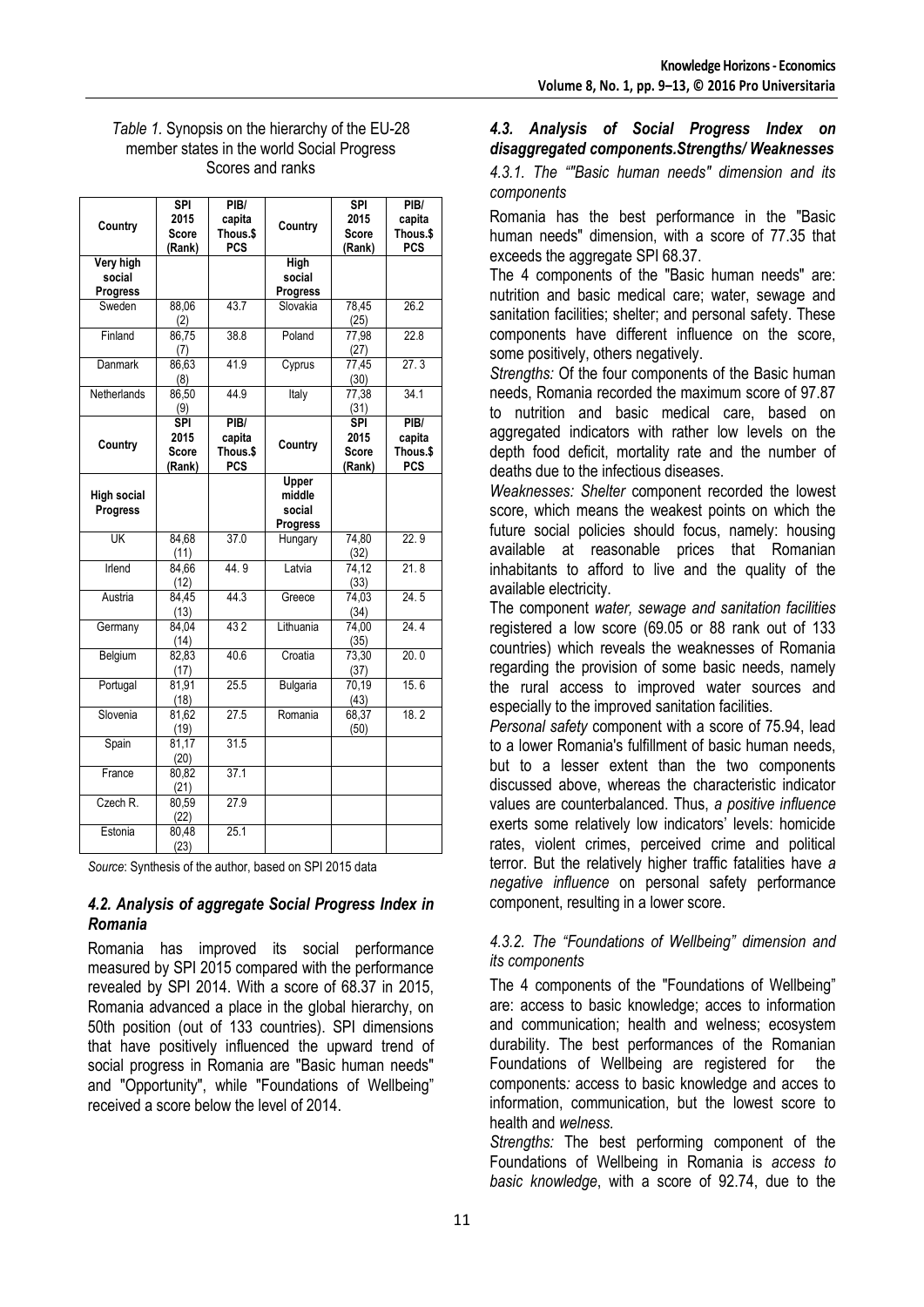relatively high adult literacy rate and upper secondary school enrollment.

The component *access to information, communication* has a relatively good score of 77.25 as compared to the aggregate size "Fundamentals welfare" and to the other of its components. Strength of the *access to information, communication* component is the index of press freedom. However, a positive influence on this component also exerts the indicators mobile phone subscriptions and Internet users, though still at low levels compared to other European countries.

*Weaknesses:* Of the four components of the "Fundamentals welfare", Romania has the lowest score on the component *Health and physical and mental condition*. Three out of the five indicators of this component reveals the low level of health for the Romanian citizens. High values with negative impact are recorded on obesity and suicide rate among the population and deaths due to outdoor air pollution.

There are indicators on *access to knowledge* with low performance, namely: primary and secondary school enrollments and gender parity in secondary enrollment. Romania registered a low score for the ecosystem durability component, especially based on water withdrawals as a high percentage of total annual resources.

# *4.3.3. The "Opportunity" dimension and its components*

"Opportunity" dimension shows the aggregate size of 4 components: personal rights, personal freedom and choice, tolerance and inclusion, and access to advanced education.

The best scores in Romania were registered for personal rights, personal freedom and choice, but the lowest score for tolerance and inclusion as well as for higher education access.

*Strengths:* Romania has strengths in personal rights component, based on respect for political rights, freedom of speech and other freedoms (association, movement), as well as the right to private property.

For the personal freedom and choice component, Romanian indicators' value regarding modern slavery, human trafficking, early marriages and satisfied demand for contraceptive constitute relatively strong points.

Access to advanced education component shows strength in Romanian woman's average years in school.

*Weaknesses:* Of the four components of the "Opportunity" dimension, Romania has the lowest score on the component Tolerance and Inclusion (score 40.9), mainly due to low tolerance for immigrants, religious tolerance and community network for personal safety.

On personal freedom and choice component, Romania has low level of freedom of choice over their own lives and freedom of religion.

Corruption is one of the weakest points of personal freedom and opportunities for Romania.

### **5. Conclusions and SWOT analysis of social progress index in Romania on dimensions, components and indicators**

The conclusions of the research study on the social progress of Romania in the last 10 years are presented in a SWOT analysis with highlighting the key strengths, weaknesses, threats and opportunities (Table 2).

Our research will continue with a comparative analysis of the Social Progress Index in the aggregate and disaggregated levels in Romania, the EU-28 as well as in 5 Central and Eastern European member states of the FU, non members of the Furo Area.

The aim is to provide to the decision-makers in Romania some milestones to remove weaknesses and to turn threats into opportunities in the future social and economic policies.

| <b>Strengths</b>                                                                                                                                                                                                             | Weaknesses                                                                                                                                                                       |
|------------------------------------------------------------------------------------------------------------------------------------------------------------------------------------------------------------------------------|----------------------------------------------------------------------------------------------------------------------------------------------------------------------------------|
| The ""Basic human needs" dimension                                                                                                                                                                                           | The ""Basic human needs" dimension                                                                                                                                               |
| Nutrition and basic medical care: relative low levels of the<br>depth food deficit, mortality rate and the number of deaths due<br>to the infectious diseases.                                                               | Water, sewage and sanitation facilities: rural access to<br>$\bullet$<br>improved water sources and especially to the improved sanitation<br>facilities                          |
| The "Foundations of Wellbeing" dimension                                                                                                                                                                                     |                                                                                                                                                                                  |
|                                                                                                                                                                                                                              |                                                                                                                                                                                  |
| • Access to basic knowledge: the relatively high adult<br>literacy rate and upper secondary school enrollment.<br>• Access to information and communication: press freedom,<br>mobile phone subscriptions and Internet users | The "Foundations of Wellbeing" dimension<br>• Health and physical and mental condition: life expectancy,<br>number of deaths between 30-70 years of non-communicable<br>diseases |
| Ecosystems durability: biodiversity                                                                                                                                                                                          | Access to knowledge: primary and secondary<br>schools<br>$\bullet$                                                                                                               |
| The "Opportunity" dimension                                                                                                                                                                                                  | enrollments                                                                                                                                                                      |
| Personal rights: respect for political rights, freedom<br>of speech and other freedoms (association, movement), as                                                                                                           | Ecosystem durability: water withdrawals as a high percentage<br>$\bullet$<br>of total annual resources                                                                           |

#### *Table 2.* SWOT analysis of the Social Progress Index in Romania